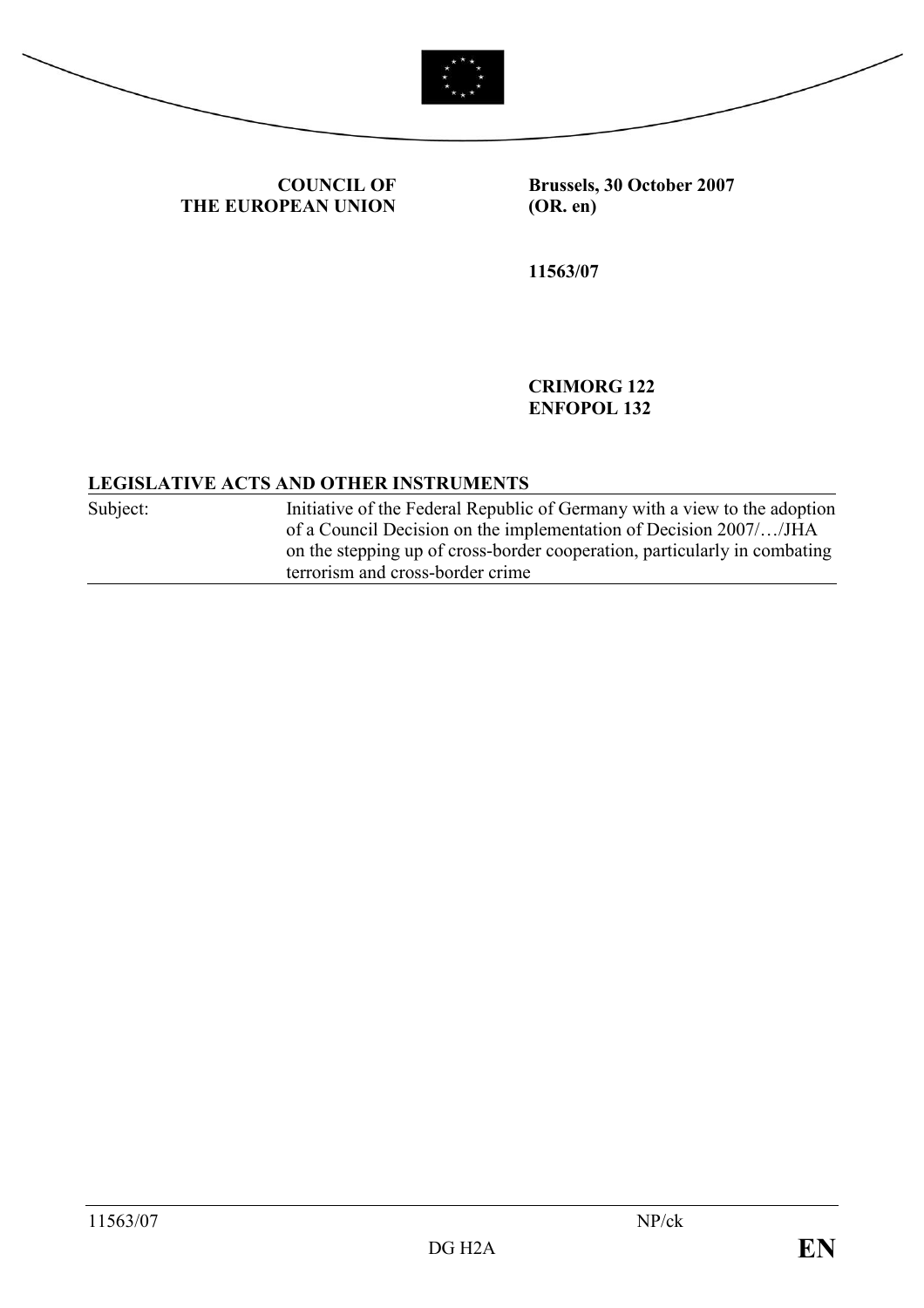# INITIATIVE OF THE FEDERAL REPUBLIC OF GERMANY WITH A VIEW TO THE ADOPTION OF A COUNCIL DECISION 2007/…/JHA

of

on the implementation of Decision 2007/…/JHA on the stepping up of cross-border cooperation, particularly in combating terrorism and cross-border crime

### THE COUNCIL OF THE EUROPEAN UNION

Having regard to the Treaty on European Union, and in particular Article 30(1)(a) and (b), Article 31(1)(a), Article 32 and the second sentence of Article 34(2)(c) thereof,

Having regard to Article 33 of Decision  $2007/\ldots$ <sup>\*</sup>/JHA<sup>1</sup>,

Having regard to the initiative of the Federal Republic of Germany,

Having regard to the Opinion of the European Parliament,

 $\overline{a}$ 

<sup>\*</sup> OJ: Please insert number.

<sup>1</sup> OJ L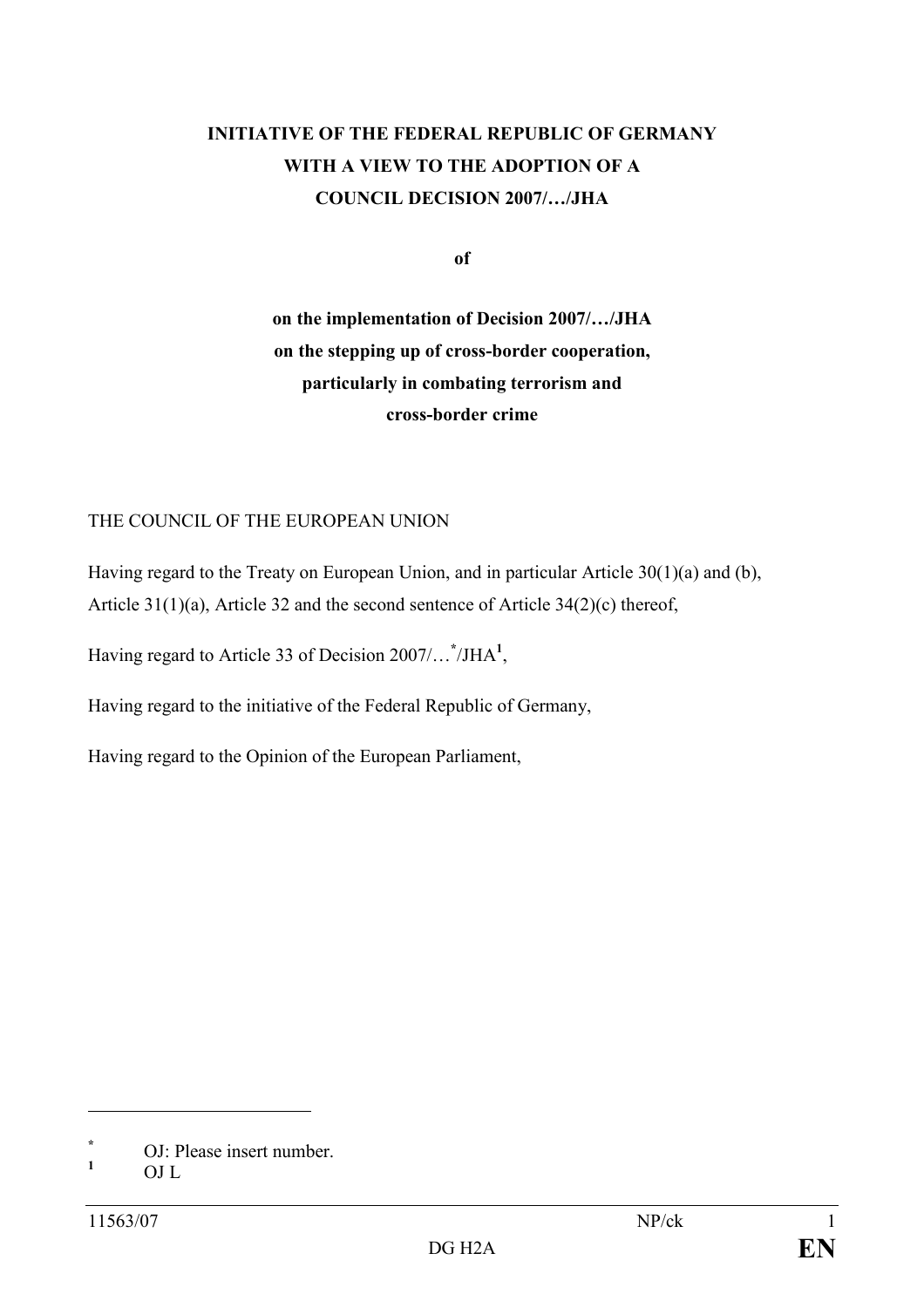#### Whereas:

- (1) On … 2007 the Council adopted Decision 2007/…/JHA.
- (2) By means of Decision 2007/…/JHA, the basic elements of the Treaty of 27 May 2005 between the Kingdom of Belgium, the Federal Republic of Germany, the Kingdom of Spain, the French Republic, the Grand Duchy of Luxembourg, the Kingdom of the Netherlands and the Republic of Austria on the stepping up of cross-border cooperation, particularly in combating terrorism, cross-border crime and illegal migration (hereinafter "the Prüm Treaty"), were transposed into the legal framework of the European Union.
- (3) Article 33 of Decision 2007/…/JHA provides that the Council is to adopt the measures necessary to implement Decision 2007/…/JHA at the level of the Union in accordance with the procedure laid down in the second sentence of Article 34(2)(c) of the Treaty. These measures are to be based on the Implementing Agreement of 5 December 2006 concerning the administrative and technical implementation and application of the Prüm Treaty.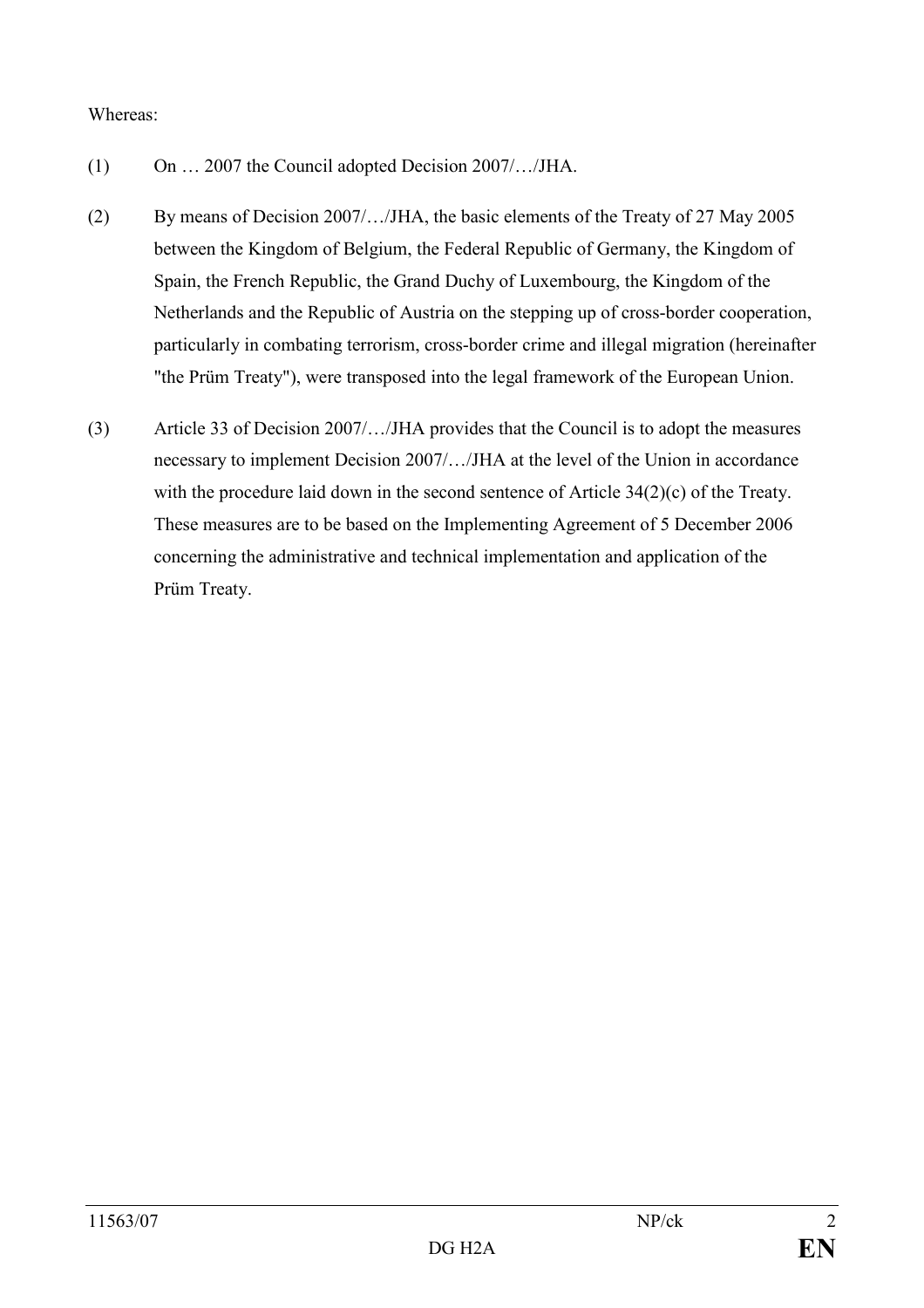(4) This Decision establishes those common normative provisions which are indispensable for administrative and technical implementation of the forms of cooperation set out in Decision 2007/…/JHA. The Annex contains implementing provisions of a technical nature. Furthermore, a separate Manual, containing exclusively factual information to be provided by the Member States, will be drawn up and kept up to date by the General Secretariat of the Council,

HAS DECIDED AS FOLLOWS:

# CHAPTER I

### GENERAL

### Article 1

#### Aim

The aim of this Decision is to lay down the necessary administrative and technical provisions for the implementation of Decision 2007/.../JHA, especially for the automated exchange of DNA data, dactyloscopic data and vehicle registration data as set out in Chapter 2 thereof as well as other forms of cooperation as set out in Chapter 5 thereof.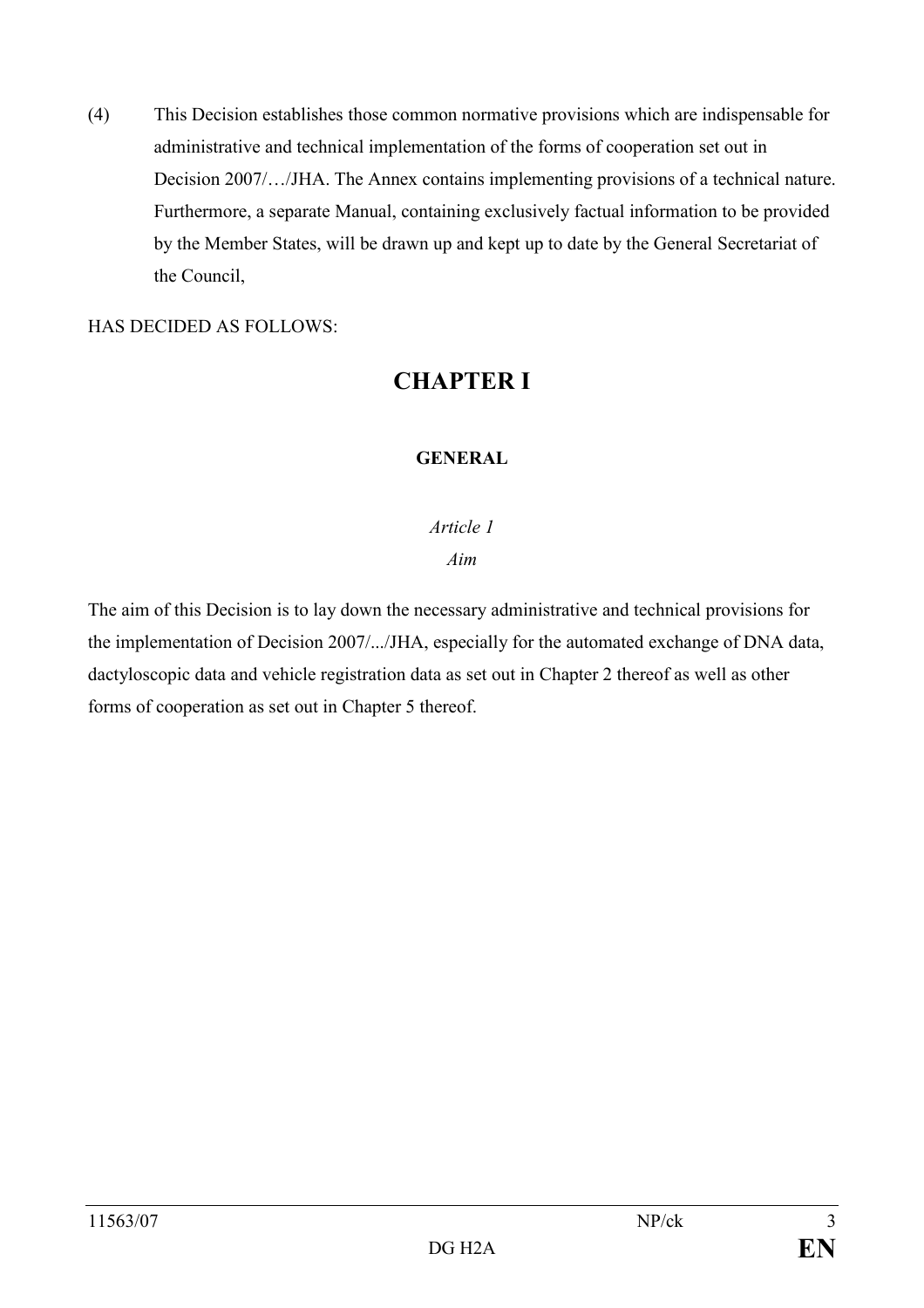## Article 2 Definitions

For the purposes of this Decision:

- (a) "search" and "comparison" as referred to in Articles 3, 4 and 9 of Decision 2007/…/JHA mean the procedures by which it is established whether there is a match between, respectively, DNA data or dactyloscopic data which have been communicated by one Member State and DNA data or dactyloscopic data stored in the databases of one, several, or all of the Member States;
- (b) "automated searching" as referred to in Article 12 of Decision 2007/…/JHA means an online access procedure for consulting the databases of one, several, or all of the Member States;
- (c) "DNA reference data" means a DNA profile and a reference number;
- (d) "DNA profile" means a letter or a number code which represents a set of identification characteristics of the non-coding part of an analysed human DNA sample, i.e. the particular molecular structure at the various DNA locations (loci);
- (e) "non-coding part of DNA" means chromosome regions not genetically expressed, i.e. not known to provide for any functional properties of an organism;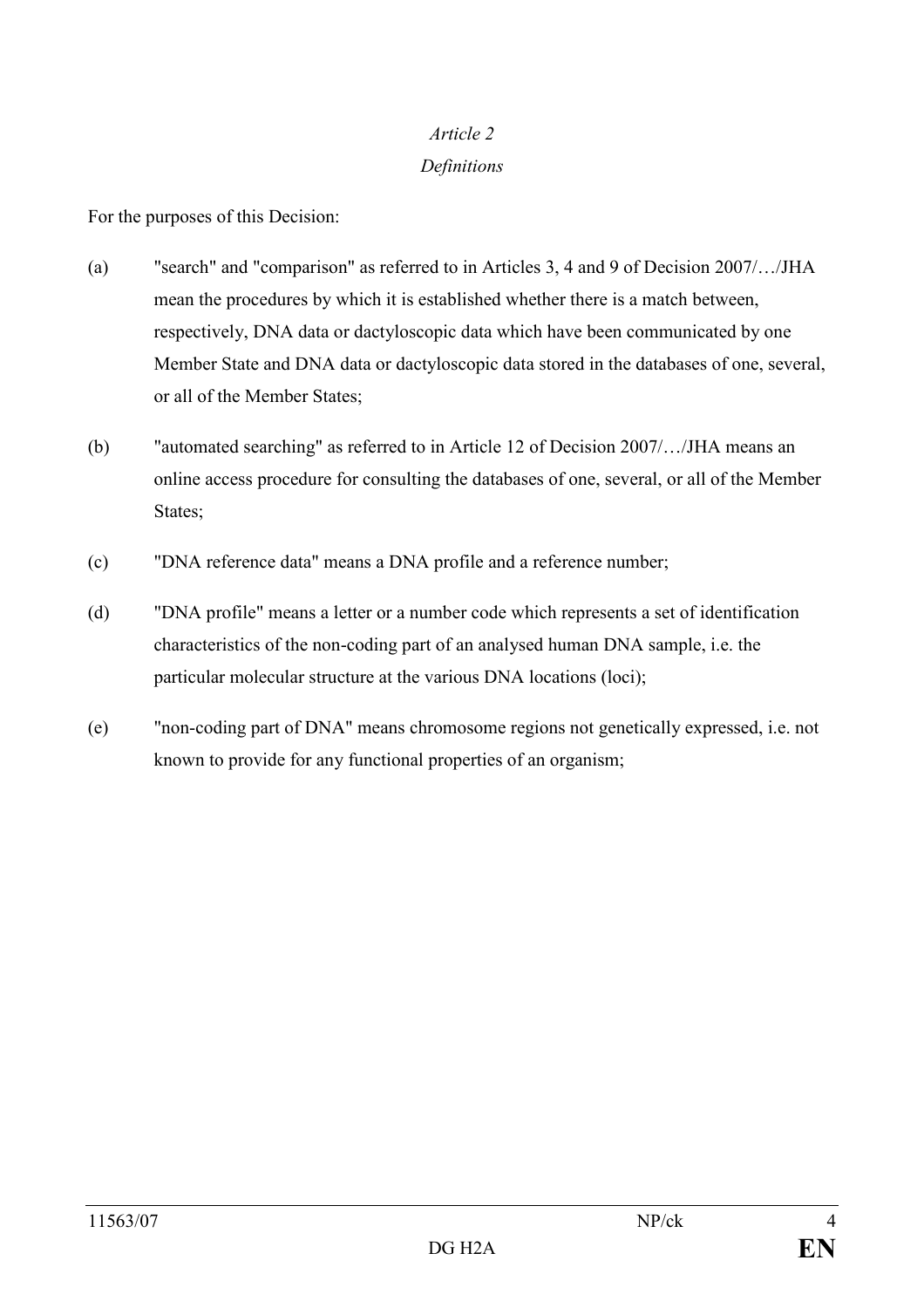- (f) "reference DNA profile" means the DNA profile of an identified person;
- (g) "unidentified DNA profile" means the DNA profile obtained from traces collected during the investigation of criminal offences and belonging to a person not yet identified;
- (h) "note" means a Member State's marking on a DNA profile in its national database indicating that there has already been a match for that DNA profile on another Member State's search or comparison;
- (i) "dactyloscopic data" means fingerprint images, images of fingerprint latents, palm prints, palm print latents as well as templates of such images (coded minutiae), when they are stored and dealt with in an automated database;
- (j) "vehicle registration data" means the data-set as specified in Chapter 3 of the Annex to this Decision;
- (k) "individual case", as referred to in Article 3(1), second sentence, Article 9(1), second sentence and Article 12(1), second sentence, of Decision 2007/.../JHA, means a single investigation or prosecution file. If such a file contains more than one DNA profile, or one piece of dactyloscopic data or vehicle registration data, they may be transmitted together as one request.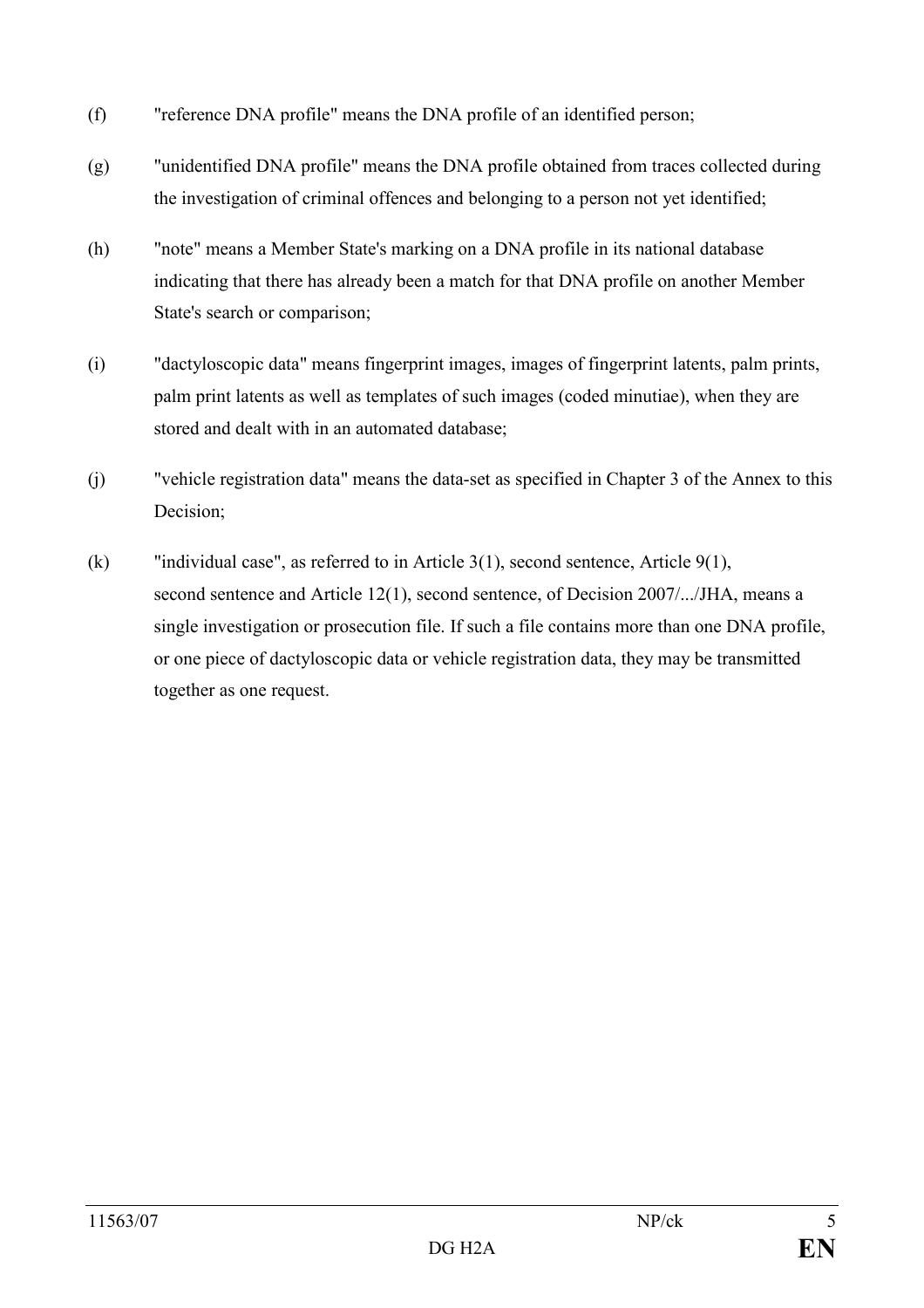### COMMON PROVISIONS FOR DATA EXCHANGE

#### Article 3

#### Technical specifications

Member States shall observe the common technical specifications in connection with all requests and answers related to searches and comparisons of DNA profiles, dactyloscopic data and vehicle registration data. These technical specifications are laid down in the Annex to this Decision.

### Article 4

### Communications network

The electronic exchange of DNA data, dactyloscopic data and vehicle registration data between Member States shall take place using the Trans European Services for Telematics between Administrations (TESTA II) communications network and further developments thereof.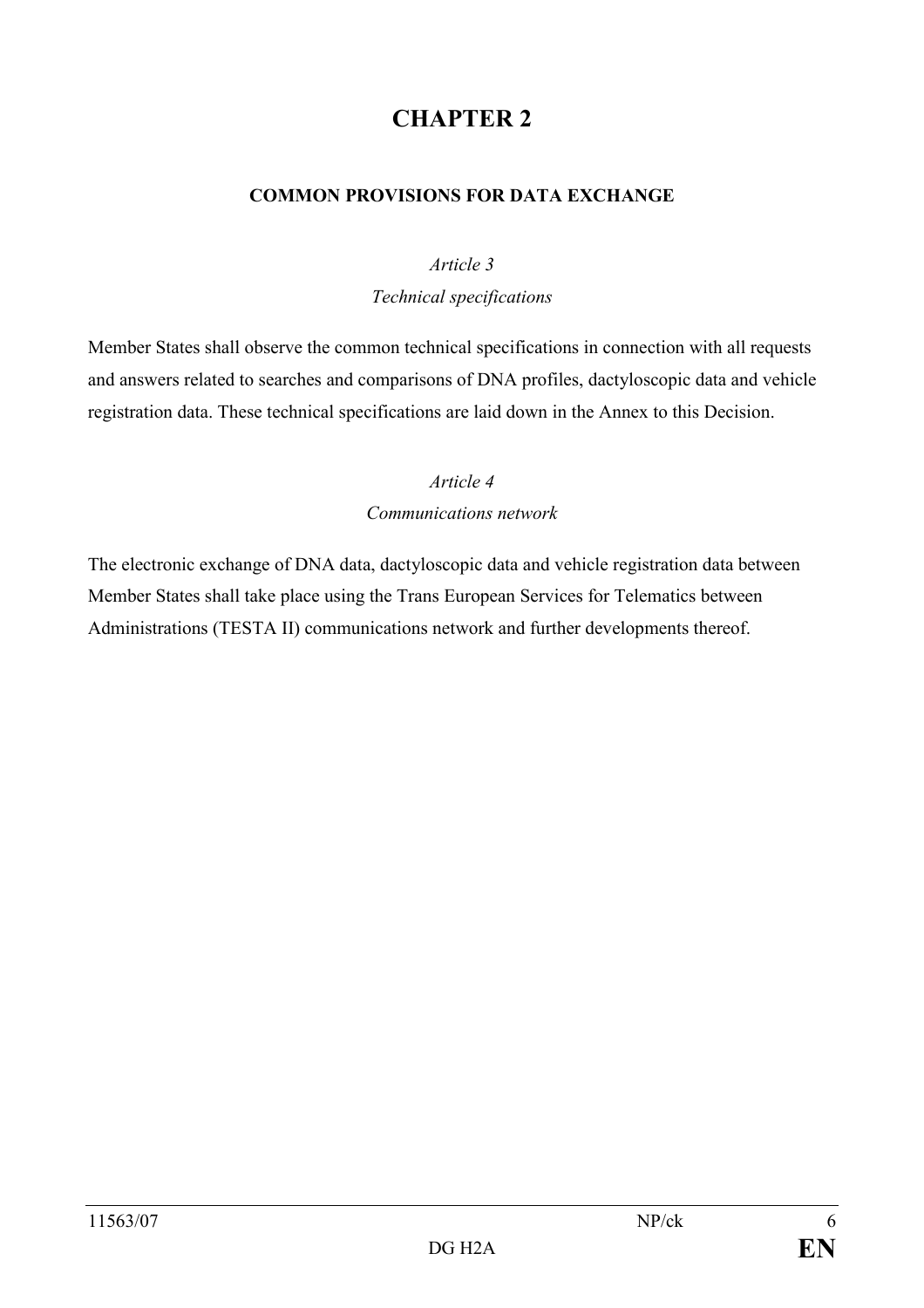### Availability of automated data exchange

Member States shall take all necessary measures to ensure that automated searching or comparison of DNA data, dactyloscopic data and vehicle registration data is possible 24 hours a day and seven days a week. In the event of a technical fault, the Member States' national contact points shall immediately inform each other and shall agree on temporary alternative information exchange arrangements in accordance with the legal provisions applicable. Automated data exchange shall be re-established as quickly as possible.

# Article 6 Reference numbers for DNA data and dactyloscopic data

The reference numbers referred to in Article 2 and Article 8 of Decision 2007/.../JHA shall consist of a combination of the following:

- (a) a code allowing the Member States, in the case of a match, to retrieve personal data and other information in their databases in order to supply it to one, several or all of the Member States in accordance with Article 5 or Article 10 of Decision 2007/…/JHA;
- (b) a code to indicate the national origin of the DNA profile or dactyloscopic data; and
- (c) with respect to DNA data, a code to indicate the type of DNA profile.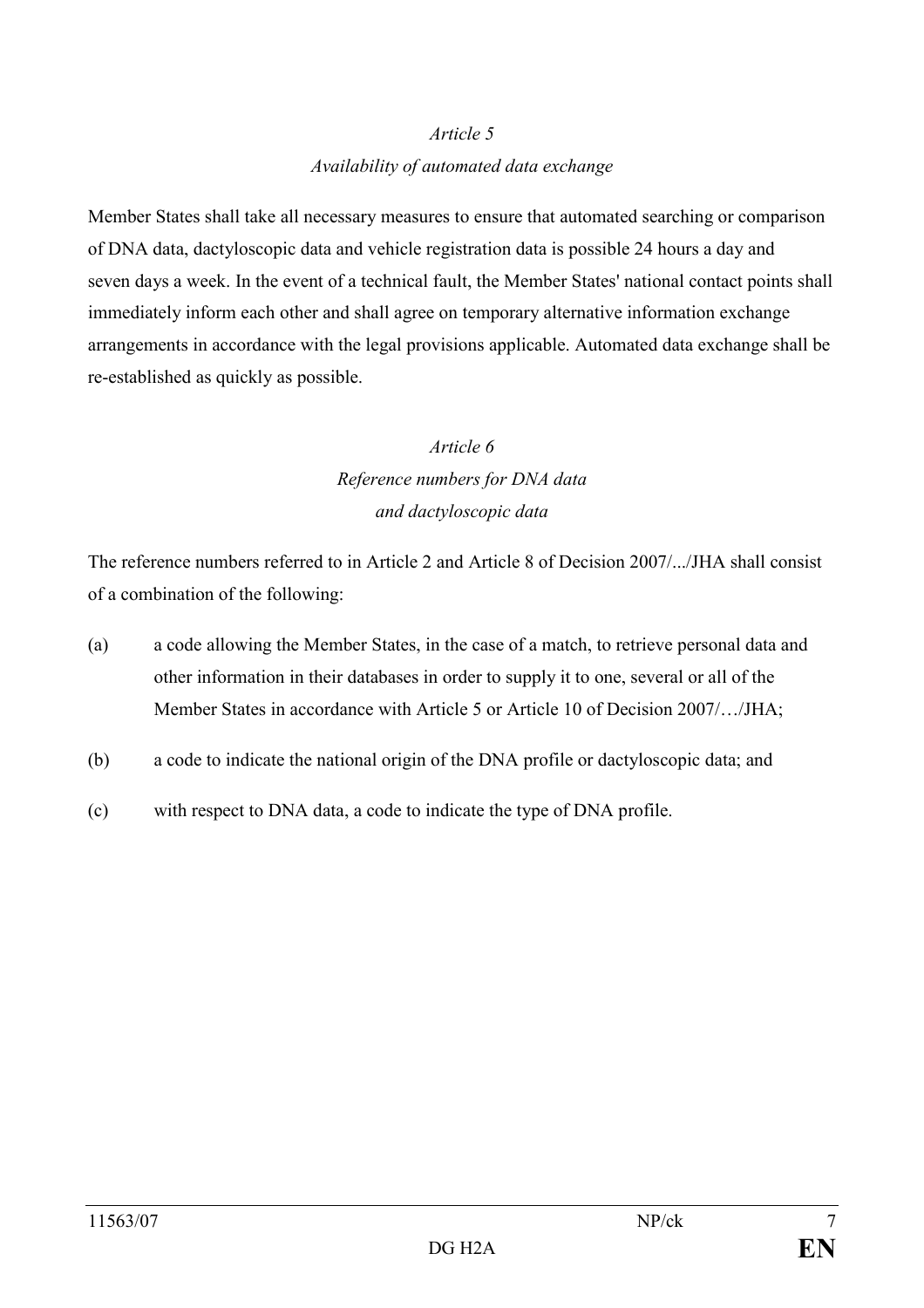### DNA DATA

#### Article 7

## Principles of DNA data exchange

- 1. Member States shall use existing standards for DNA data exchange, such as the European Standard Set (ESS) or the Interpol Standard Set of Loci (ISSOL).
- 2. The transmission procedure, in the case of automated searching and comparison of DNA profiles, shall take place within a decentralised structure.
- 3. Appropriate measures shall be taken to ensure confidentiality and integrity for data being sent to other Member States, including their encryption.
- 4. Member States shall take the necessary measures to guarantee the integrity of the DNA profiles made available or sent for comparison to the other Member States and to ensure that these measures comply with international standards such as ISO 17025.
- 5. Member States shall use Member State codes in accordance with the ISO 3166-1 alpha-2 standard.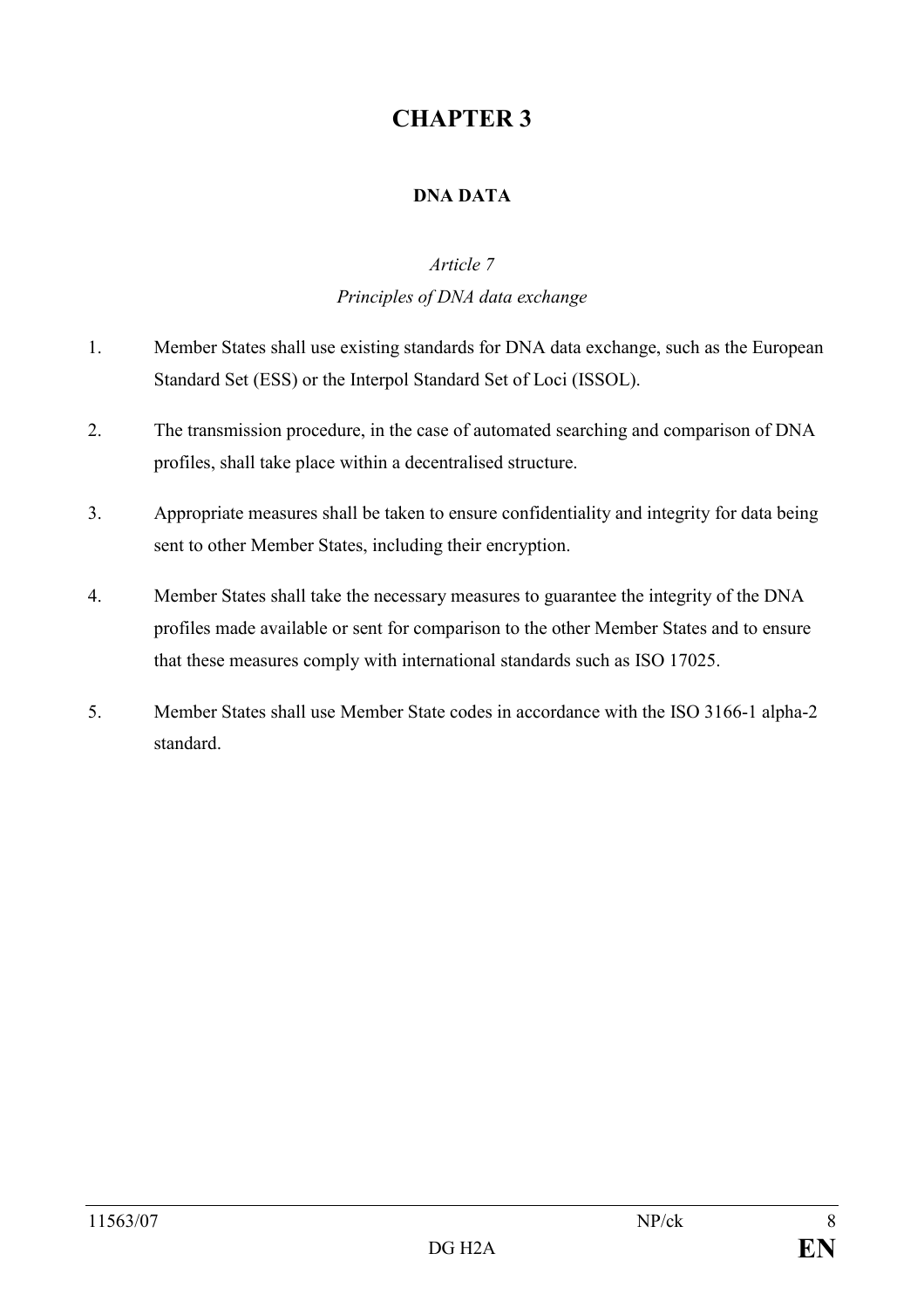# Rules for requests and answers in connection with DNA data

- 1. A request for an automated search or comparison, as referred to in Articles 3 or 4 of Decision 2007/.../JHA, shall include only the following information:
	- (a) the Member State code of the requesting Member State;
	- (b) the date, time and indication number of the request;
	- (c) DNA profiles and their reference numbers;
	- (d) the types of DNA profiles transmitted (unidentified DNA profiles or reference DNA profiles);
	- (e) information required for controlling the database systems and quality control for the automatic search processes.
- 2. The answer (matching report) to the request referred to in paragraph 1 shall contain only the following information:
	- (a) an indication as to whether there were one or more matches (hits) or no matches (no hits);
	- (b) the date, time and indication number of the request;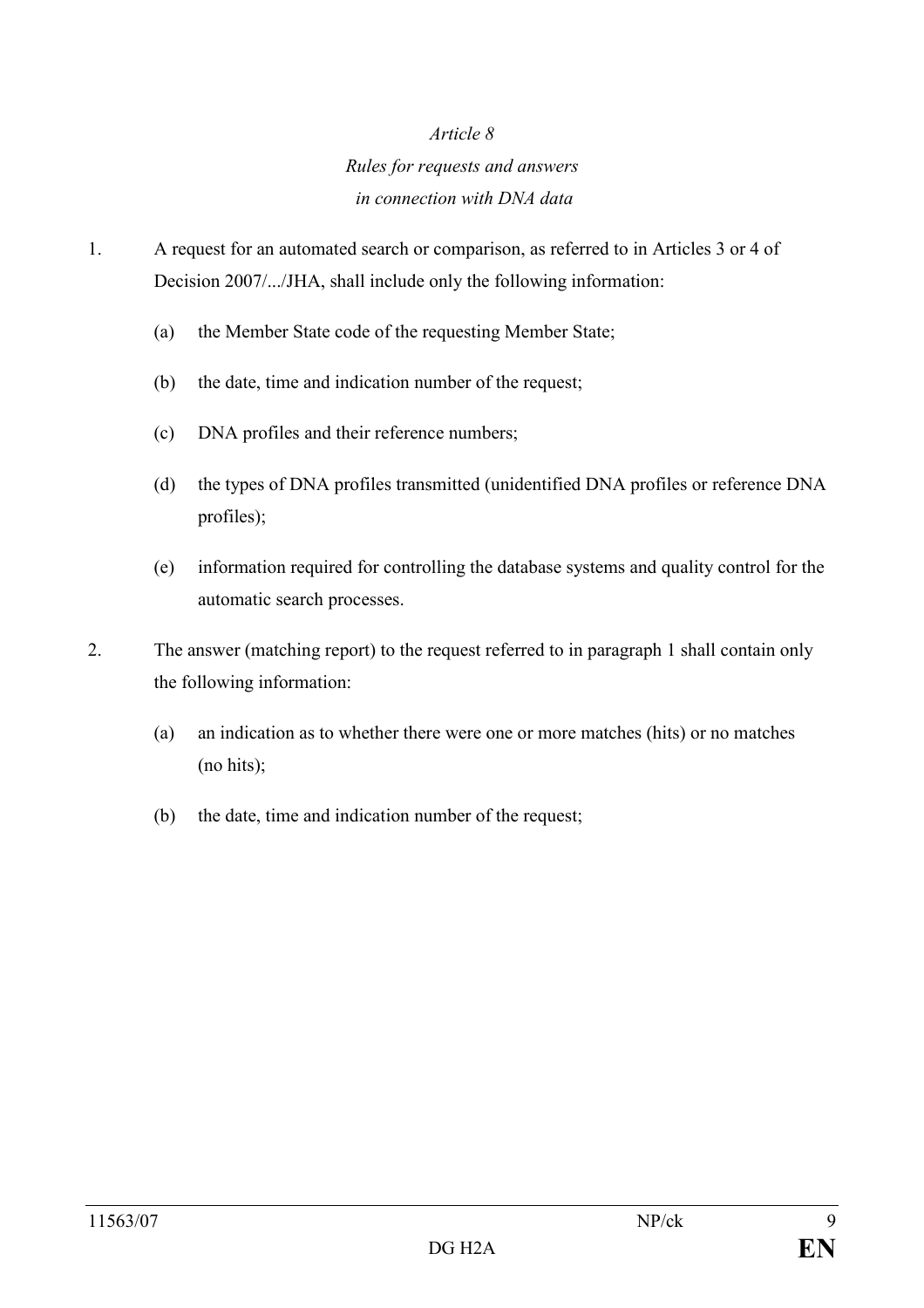- (c) the date, time and indication number of the answer;
- (d) the Member State codes of the requesting and requested Member States;
- (e) the reference numbers of the requesting and requested Member States;
- (f) the type of DNA profiles transmitted (unidentified DNA profiles or reference DNA profiles);
- (g) the requested and matching DNA profiles; and
- (h) information required for controlling the database systems and quality control for the automatic search processes.
- 3. Automated notification of a match shall only be provided if the automated search or comparison has resulted in a match of a minimum number of loci. This minimum is set out in Chapter 1 of the Annex to this Decision.
- 4. The Member States shall ensure that requests comply with the declarations issued in accordance with Article 2(3) of Decision 2007/…/JHA. These declarations shall be reproduced in the Manual referred to in Article 18(2) of this Decision.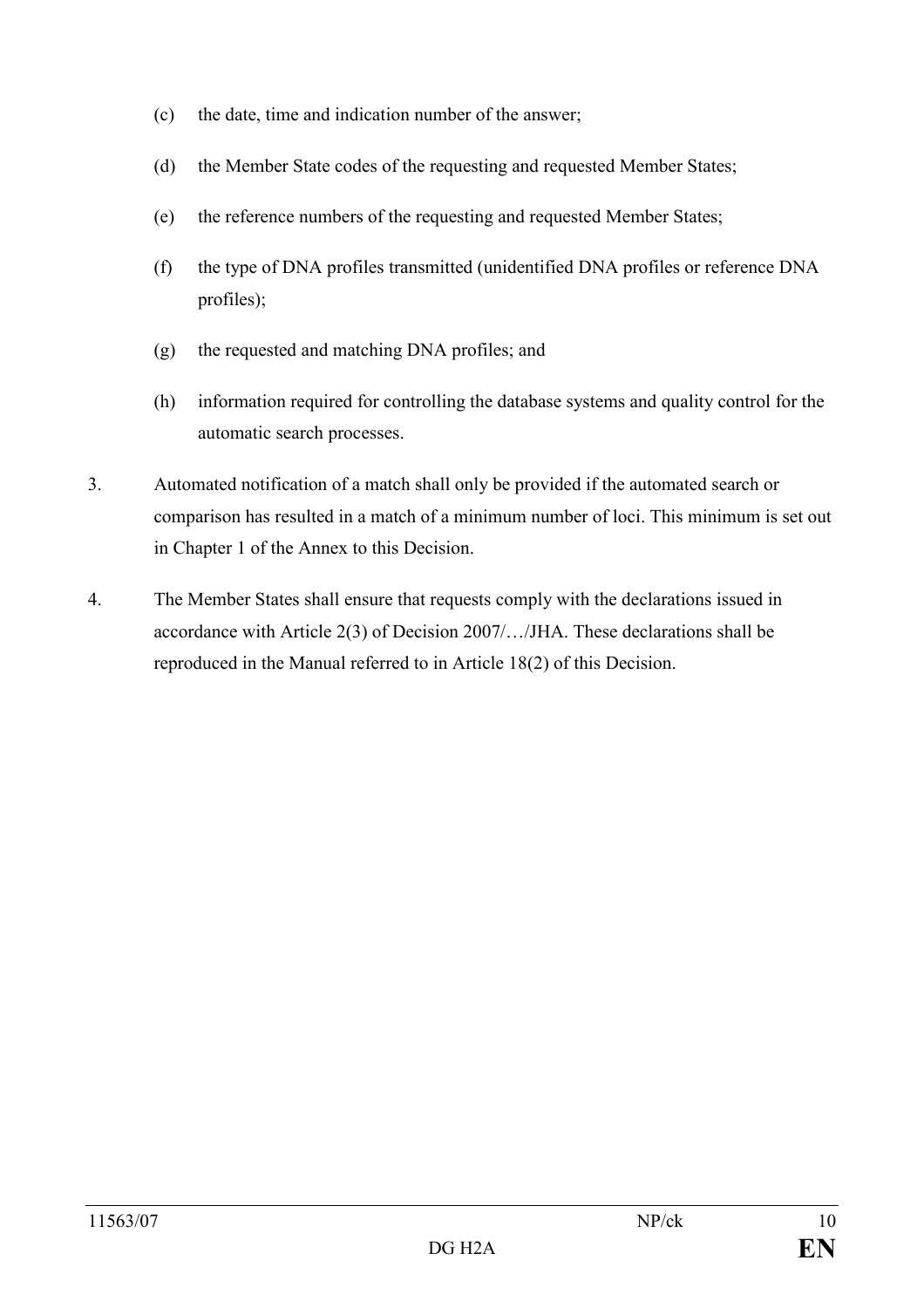Transmission procedure for automated search of unidentified DNA profiles in accordance with Article 3 of Decision 2007/…/JHA

- 1. If, in a search with an unidentified DNA profile, no match has been found in the national database, or a match has been found with an unidentified DNA profile, the unidentified DNA profile may then be transmitted to all other Member States' databases and if, in a search with this unidentified DNA profile, matches are found with reference DNA profiles and/or unidentified DNA profiles in other Member States' databases, these matches shall be automatically communicated and the DNA reference data transmitted to the requesting Member State; if no matches can be found in other Member States' databases, this shall be automatically communicated to the requesting Member State.
- 2. If, in a search with an unidentified DNA profile, a match is found in other Member States' databases, each Member State concerned may insert a note to this effect in its national database.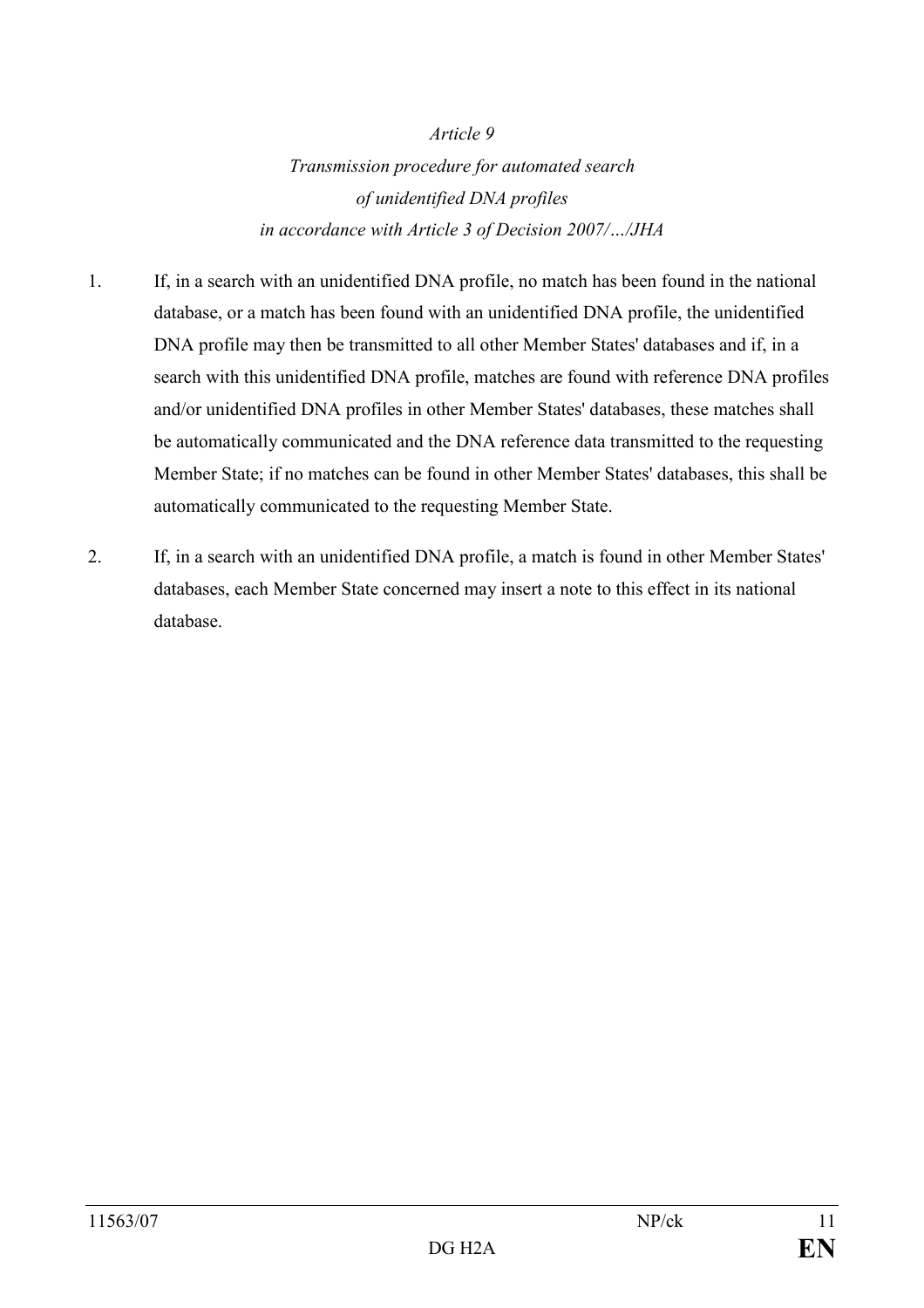Article 10 Transmission procedure for automated search of reference DNA profiles in accordance with Article 3 of Decision 2007/…/JHA

If, in a search with a reference DNA profile, no match has been found in the national database with a reference DNA profile or a match has been found with an unidentified DNA profile, this reference DNA profile may then be transmitted to all other Member States' databases and if, in a search with this reference DNA profile, matches are found with reference DNA profiles and/or unidentified DNA profiles in other Member States' databases, these matches shall be automatically communicated and the DNA reference data transmitted to the requesting Member State; if no matches can be found in other Member States' databases, it shall be automatically communicated to the requesting Member State.

> Article 11 Transmission procedure for automated comparison of unidentified DNA profiles in accordance with Article 4 of Decision 2007/…/JHA

1. If, in a comparison with unidentified DNA profiles, matches are found in other Member States' databases with reference DNA profiles and/or unidentified DNA profiles, these matches shall be automatically communicated and the DNA reference data transmitted to the requesting Member State.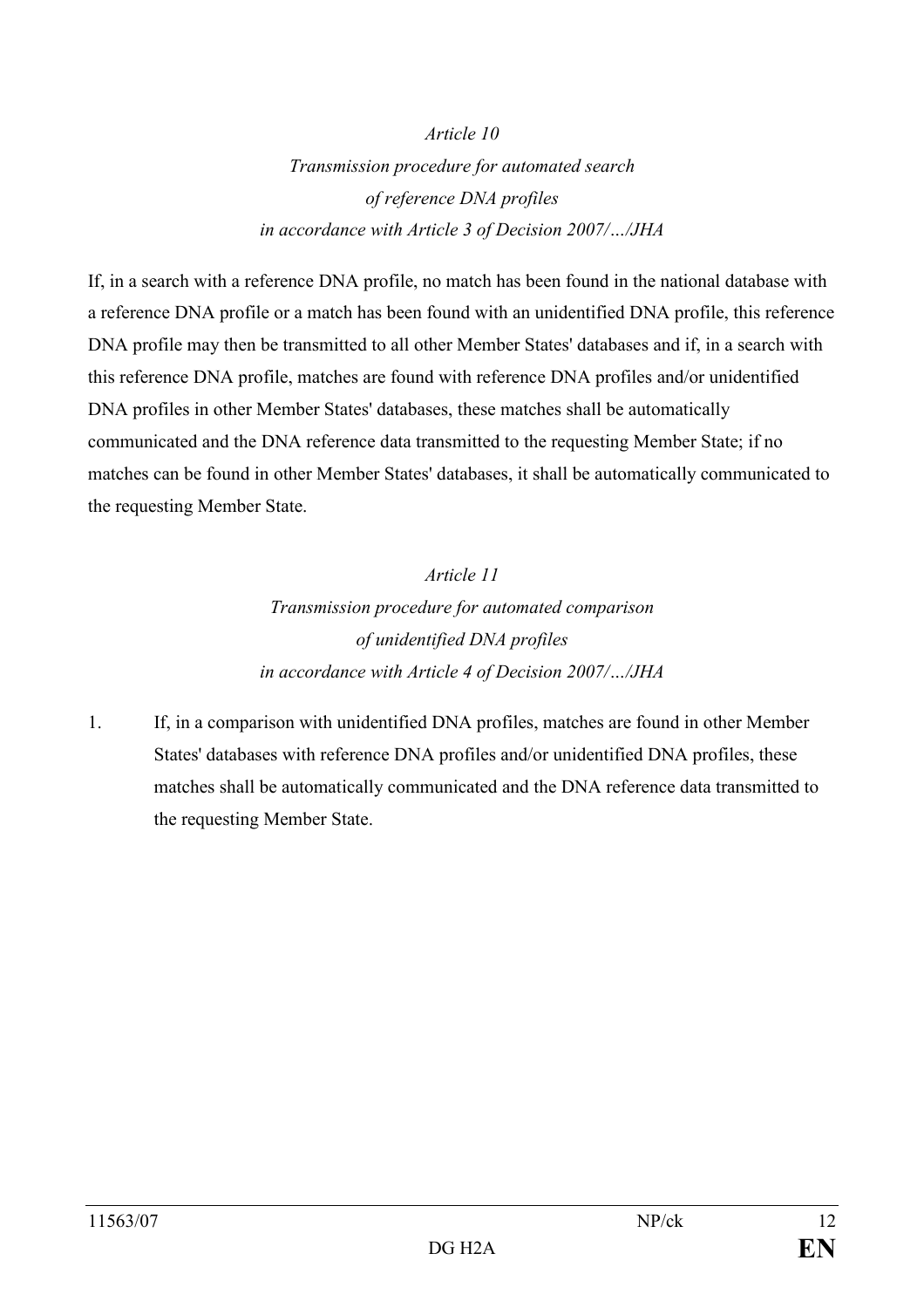2. If, in a comparison with unidentified DNA profiles, matches are found in other Member States' databases with unidentified DNA profiles or reference DNA profiles, each Member State concerned may insert a note to this effect in its national database.

# CHAPTER 4

## DACTYLOSCOPIC DATA

## Article 12

## Principles for the exchange of dactyloscopic data

- 1. The digitalisation of dactyloscopic data and their transmission to the other Member States shall be carried out in accordance with a uniform data format specified in Chapter 2 of the Annex to this Decision.
- 2. Each Member State shall ensure that the dactyloscopic data it transmits are of sufficient quality for a comparison by the automated fingerprint identification systems (AFIS).
- 3. The transmission procedure for the exchange of dactyloscopic data shall take place within a decentralised structure.
- 4. Appropriate measures shall be taken to ensure the confidentiality and integrity of dactyloscopic data being sent to other Member States, including their encryption.
- 5. The Member States shall use Member State codes in accordance with the ISO 3166-1 alpha-2 standard.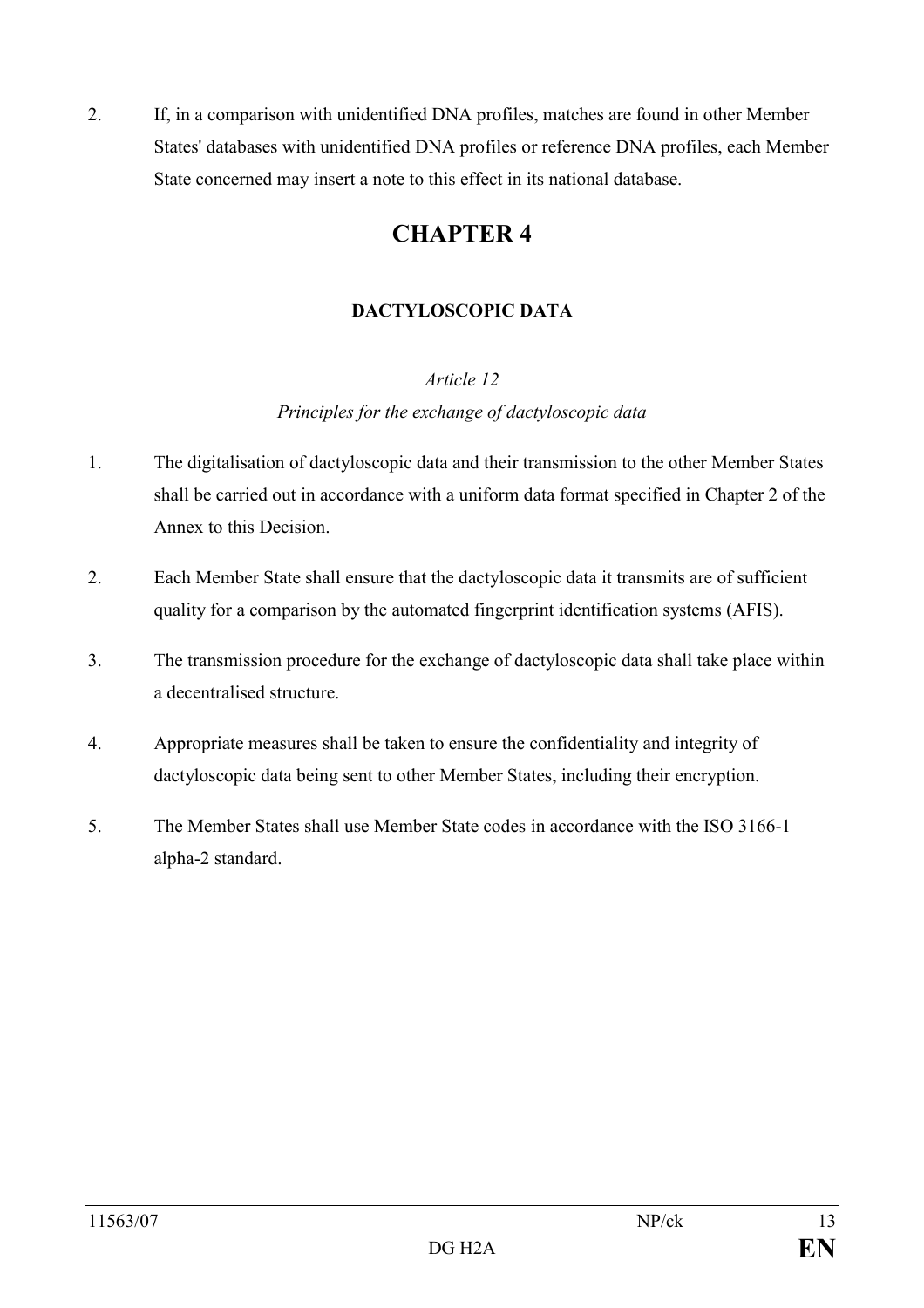# Article 13 Search capacities for dactyloscopic data

- 1. Each Member State shall ensure that its search requests do not exceed the search capacities specified by the requested Member State. Member States shall submit declarations as referred to in Article 18(2) to the General Secretariat of the Council in which they lay down their maximum search capacities per day for dactyloscopic data of identified persons and for dactyloscopic data of persons not yet identified.
- 2. The maximum numbers of candidates accepted for verification per transmission are set out in Chapter 2 of the Annex to this Decision.

# Article 14 Rules for requests and answers in connection with dactyloscopic data

- 1. The requested Member State shall check the quality of the transmitted dactyloscopic data without delay by a fully automated procedure. Should the data be unsuitable for an automated comparison, the requested Member State shall inform the requesting Member State without delay.
- 2. The requested Member State shall conduct searches in the order in which requests are received. Requests shall be processed within 24 hours by a fully automated procedure. The requesting Member State may, if its national law so prescribes, ask for accelerated processing of its request and the requested Member State shall conduct the search without delay. If deadlines cannot be met for reasons of *force majeure*, the comparison shall be carried out without delay as soon as the impediments have been removed.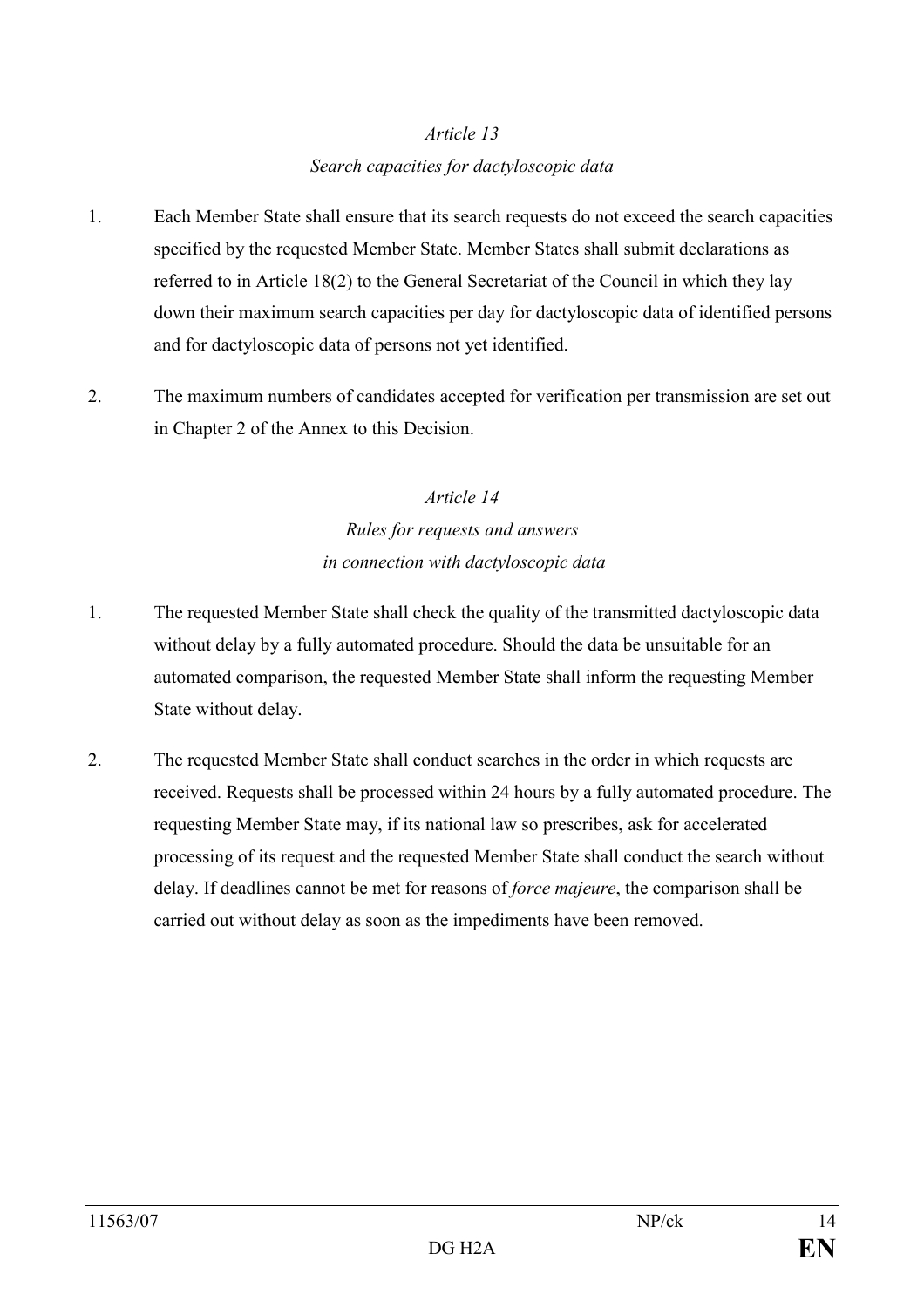### VEHICLE REGISTRATION DATA

### Article 15

Principles of automated searching of vehicle registration data

- 1. For automated searching of vehicle registration data Member States shall use a version of the European Vehicle and Driving Licence Information System (EUCARIS) software application especially designed for the purposes of Article 12 of Decision 2007/…/JHA, and amended versions of this software.
- 2. Automated searching of vehicle registration data shall take place within a decentralised structure.
- 3. The information exchanged via the EUCARIS system shall be transmitted in encrypted form.
- 4. The data elements of the vehicle registration data to be exchanged are specified in Chapter 3 of the Annex to this Decision.
- 5. In the implementation of Article 12 of Decision 2007/…/JHA, Member States may give priority to searches related to combating serious crime in the event of limited technical capacities.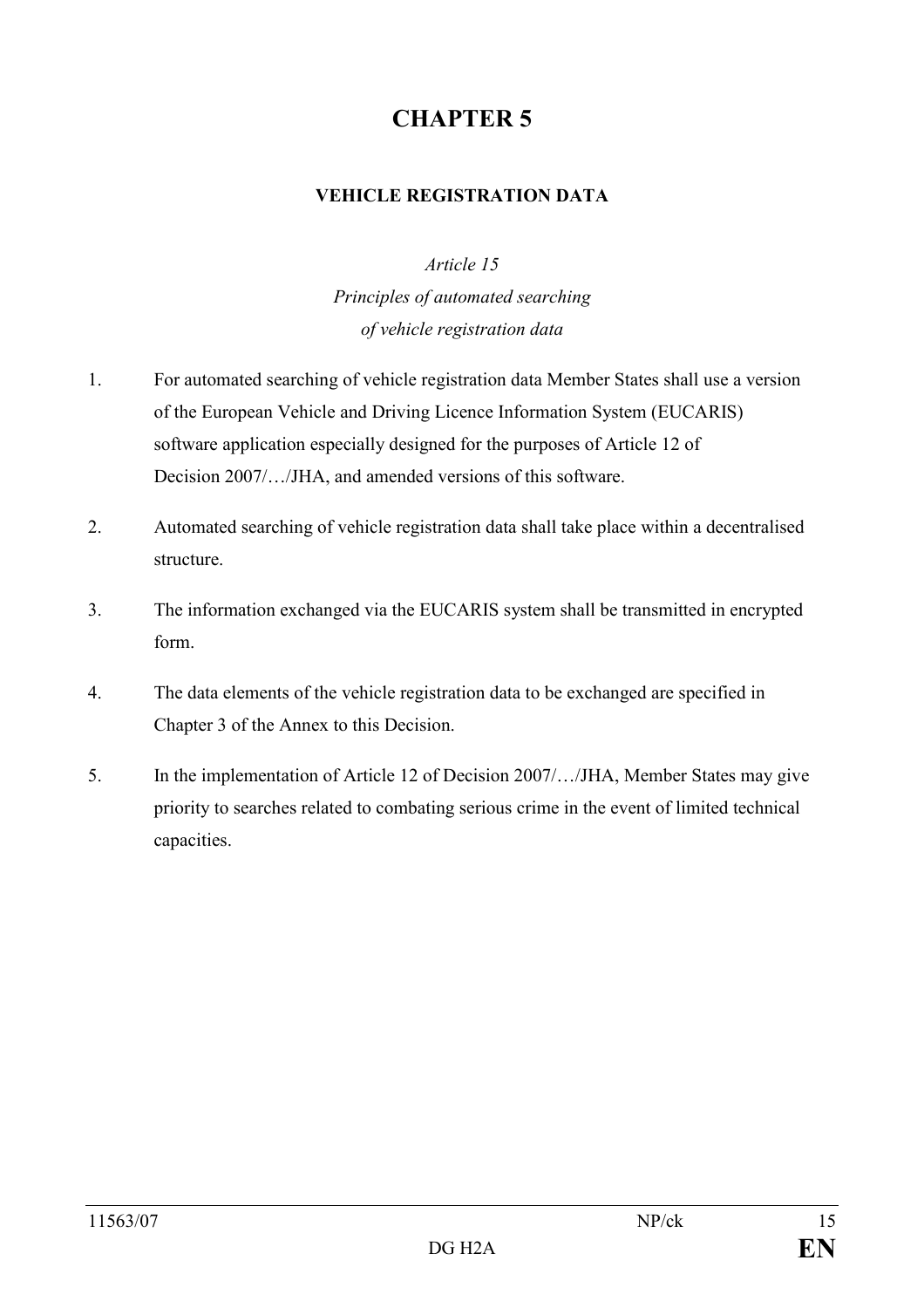Costs

Member States shall bear the costs arising from the administration and use of the EUCARIS software application mentioned in Article 15(1).

# CHAPTER 6

## POLICE COOPERATION

### Article 17

- 1. In accordance with Chapter 5 of Decision 2007/…/JHA, and in particular with the declarations submitted pursuant to its Articles 17(4), 19(2), and 19(4), each Member State may specify its procedures for setting up joint operations, its procedures for incoming requests from other Member States with regard to those operations, as well as other practical aspects and operational modalities in relation to those operations.
- 2. Member States may also designate appropriate contact points so as to allow other Member States to address the competent authorities where there is no specified procedure for setting up joint operations.
- 3. A request to set up a joint operation may be made by the competent authorities of each Member State. Before the start of a specific operation, Member States shall make written or verbal arrangements that may cover details such as:
	- (a) the competent authorities of the Member States for the operation;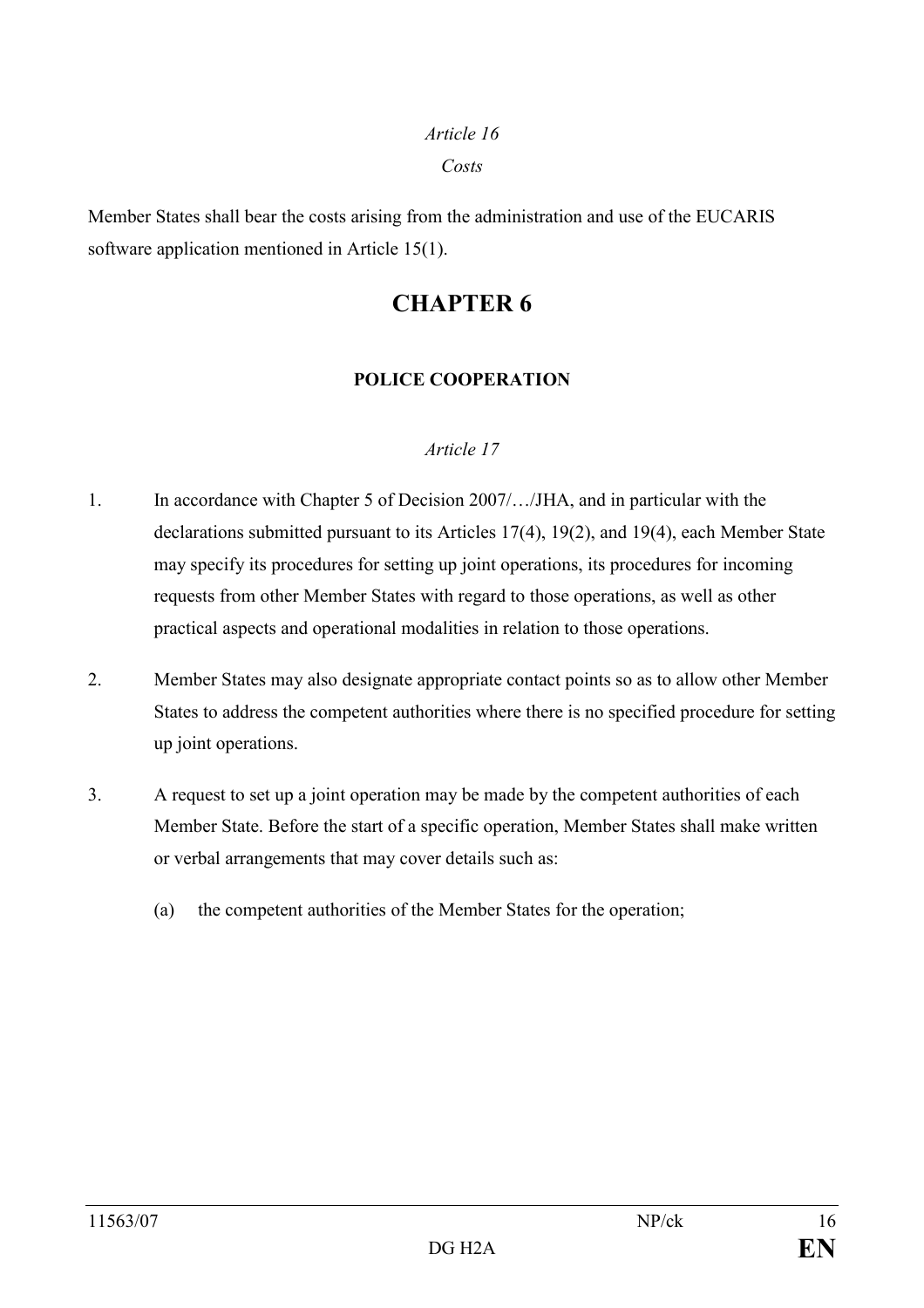- (b) the specific purpose of the operation;
- (c) the host Member State where the operation takes place;
- (d) the geographical area of the host Member State where the operation takes place;
- (e) the period covered by the operation;
- (f) the specific assistance to be provided by the seconding Member State(s) to the host Member State, including officers or other officials, material and financial elements;
- (g) the officers participating in the operation;
- (h) the officer in charge of the operation;
- (i) the powers the officers and other officials of the seconding Member State(s) may exercise in the host Member State during the operation;
- (j) the particular arms, ammunition and equipment the seconding officers may use during the operation in accordance with Decision 2007/…/JHA;
- (k) the logistic modalities as regards transport, accommodation and security;
- (l) the allocation of the costs of the joint operation if it differs from that provided in the first sentence of Article 34 of Decision 2007/…/JHA;
- (m) any other possible elements required.
- 4. The declarations, procedures and designations provided for in this Article shall be reproduced in the Manual referred to in Article 18(2).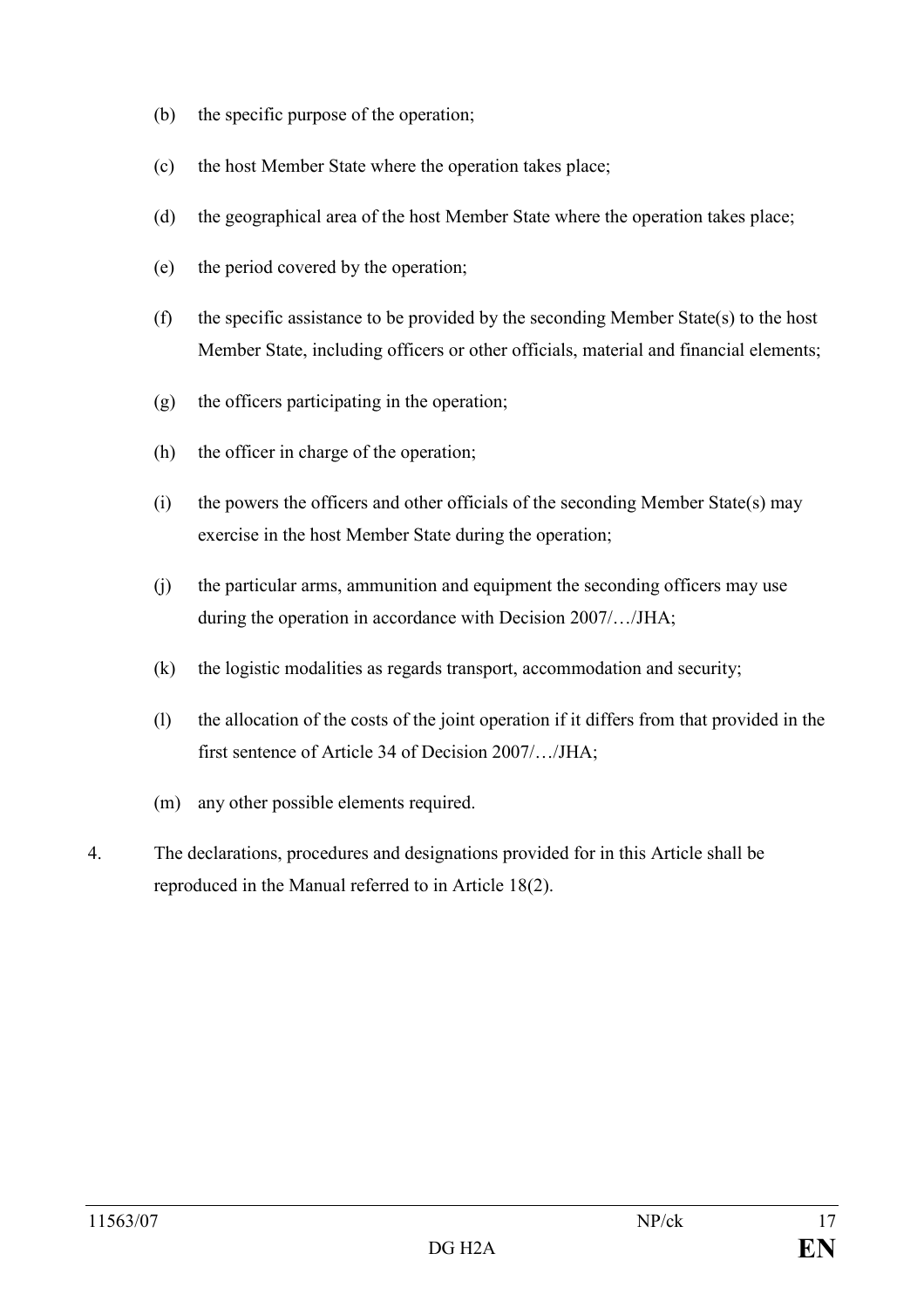## FINAL PROVISIONS

## Article 18

### Annex and Manual

- 1. Further details concerning the technical and administrative implementation of Decision 2007/…/JHA are set out in the Annex to this Decision. The Annex may be modified by the Council, acting by a qualified majority.
- 2. A Manual shall be prepared and kept up to date by the General Secretariat of the Council, comprising exclusively factual information provided by the Member States through declarations made pursuant to Decision 2007/…/JHA or this Decision or through notifications made to the General Secretariat of the Council. The Manual shall be in the form of a Council Document.

## Article 19

## Independent data protection authorities

Member States shall, in accordance with Article 18(2) of this Decision, inform the General Secretariat of the Council of the independent data protection authorities or the judicial authorities as referred to in Article 30(5) of Decision 2007/…/JHA.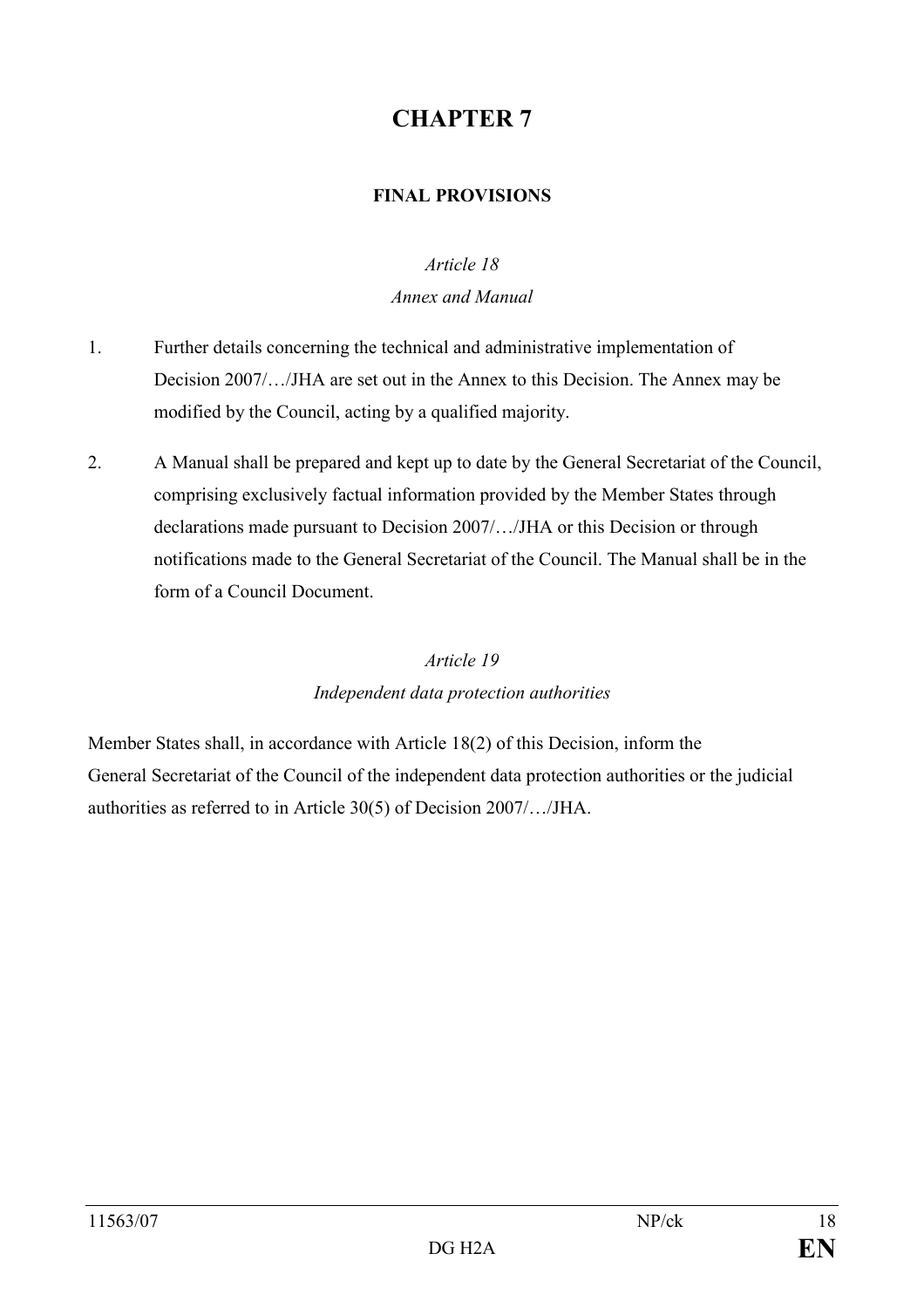# Preparation of decisions referred to in Article 25(2) of Decision 2007…/JHA

- 1. The Council shall take a decision referred to in Article 25(2) of Decision 2007/…/JHA on the basis of an evaluation report which shall be based on a questionnaire as set out in Chapter 4 of the Annex to this Decision.
- 2. With respect to the automated data exchange in accordance with Chapter 2 of Decision 2007…/JHA, the evaluation report shall also be based on an evaluation visit and a pilot run that shall be carried out when the Member State concerned has informed the General Secretariat in accordance with the first sentence of Article 36(2) of Decision 2007/…/JHA.
- 3. Further details of the procedure are set out in Chapter 4 of the Annex to this Decision.

## Article 21 Evaluation of the data exchange

- 1. An evaluation of the administrative, technical and financial application of the data exchange pursuant to Chapter 2 of Decision 2007/…/JHA shall be carried out on an annual basis. The evaluation shall relate to those Member States already applying Decision 2007/…/JHA at the time of the evaluation and shall be carried out with respect to the data categories for which data exchange has started among the Member States concerned. The evaluation shall be based on reports of the respective Member States.
- 2. Further details of the procedure are set out in Chapter 4 of the Annex to this Decision.